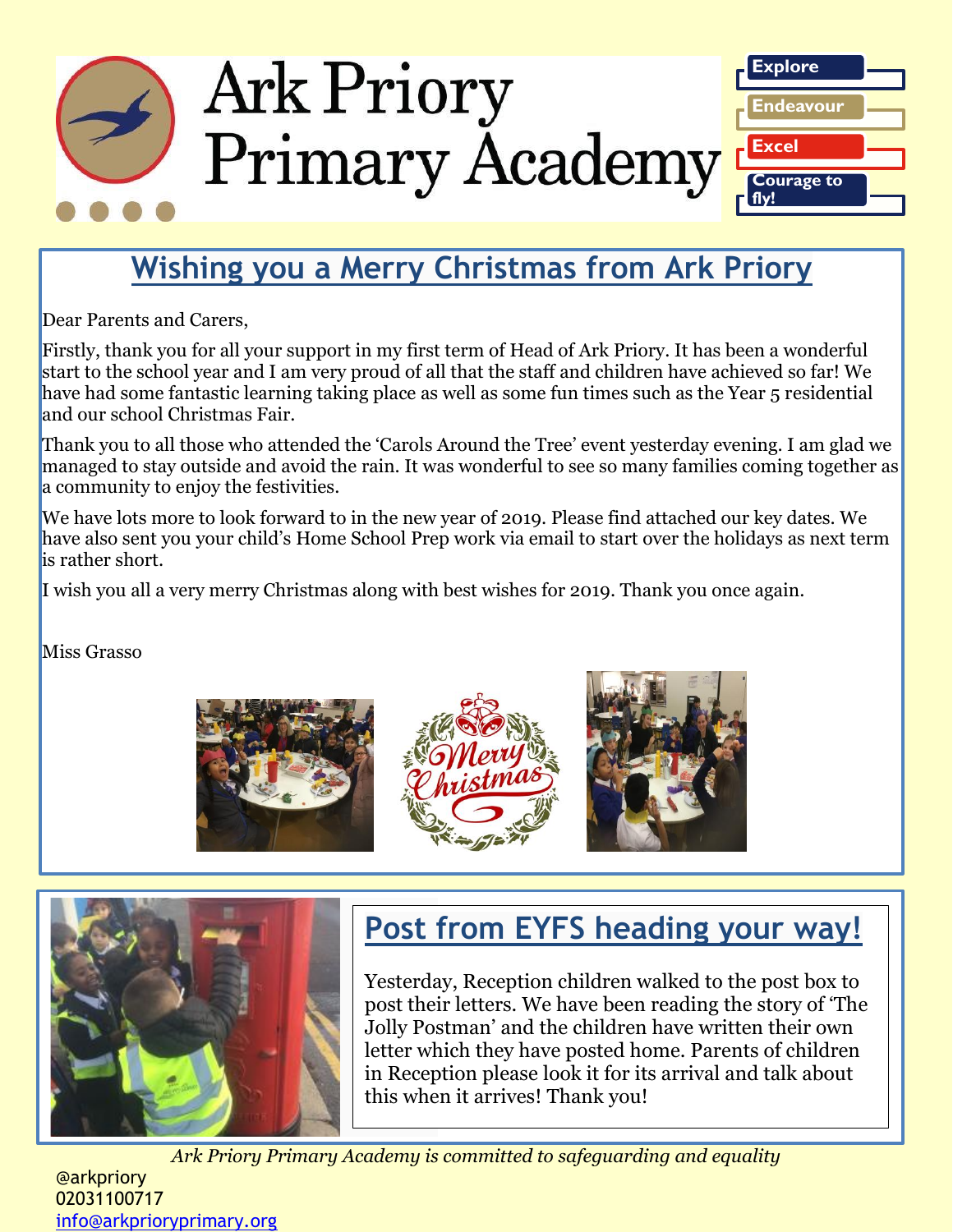# **Online Safety**

#### **#BigBookGiveaway**

As parents, it's natural to feel worried about the risks posed by your child being online, but for young people the online world is exciting and fun, as it brings so many opportunities for them. Connect with your child by asking them to share with you their favourite things to do online, as well as discussing the risks they might come across.

There are lots of tools to help you manage the devices used by your family. For example, knowing how to activate and use parental controls can help protect your child from seeing inappropriate content online. For advice and guidance on how to make use of parental controls and other safety features on devices, please visit ChildNet's free Parents' Guide to Technology, [https://www.childnet.com/resources/a](https://www.childnet.com/resources/a-parents-guide-to-technology)[parents-guide-to-technology](https://www.childnet.com/resources/a-parents-guide-to-technology)

Our lovely books from Scholastic have now arrived in school. Thank you once again to Jenny Griffiths for enter the competition and winning Ark Priory £250 worth of beautiful books.



# **Good Start, Great start!**

This week we have completed our first Good Start Great Start programme in conjunction with Middlesex University. Well done to all the parents & children who took part and received their certificate of completion this week!

#### **Notices**

**Library** - Children will be keeping their library books over the Christmas holidays. Children will be receiving a new school library book on the week commencing the 14th January.

**YEAR FOUR**- Please can children bring in small Junk Modelling items such as toilet/kitchen rolls, small boxes during the first week back in January for an exciting art project.





#### **Well done Olive and Otto!**

Last weekend Olive (Brunel) & Otto (Seacole) and their friends baked and sold cakes to raise money for Great Ormond Street Hospital. It was a cold, wet, miserable day but that didn't stop them. They raised a whopping... £355... WOW! Well done to them & to everyone in Acton who generously donated to a great cause!

*Ark Priory Primary Academy is committed to safeguarding and equality* 

@arkpriory 02031100717 [info@arkprioryprimary.org](mailto:info@arkprioryprimary.org)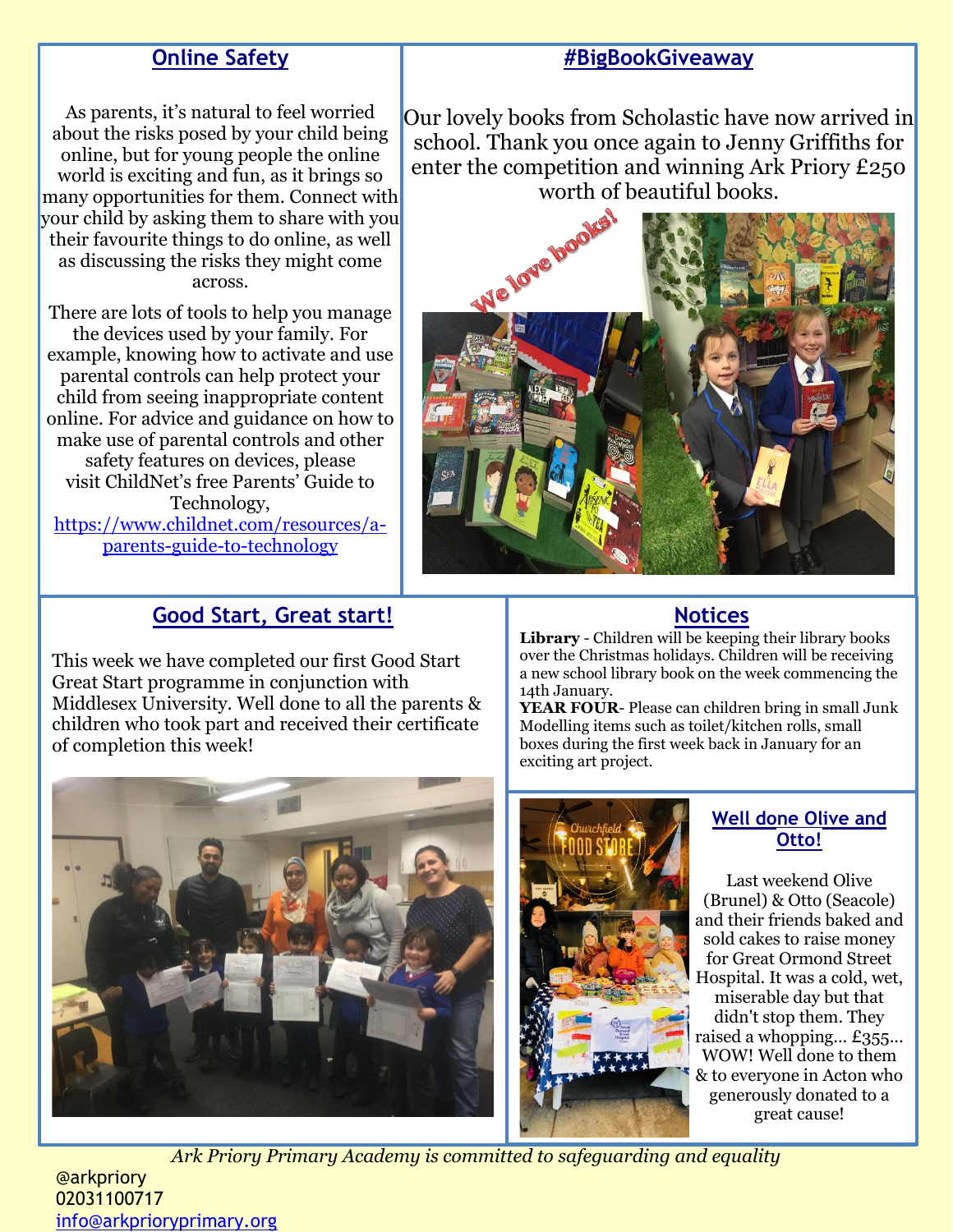

### **We will also be creating a photo page on the newsletter of photos you send in of your child doing STEM at home. Please email to [s.terry@arkprioryprimary.org](mailto:s.terry@arkprioryprimary.org) or info@arkprioryprimary.org**

#### **Year 1 Humans**

Identify, name, draw and label the basic parts of the human body and say which part of the body is associated with each sense. Pupils can identify body parts with prompting. Pupils can identify most body parts by selecting correct labels to pictures etc. Pupils can identify all body parts accurately drawing and labelling pictures and/or diagrams associating the correct parts with one (or more) of the five senses.

#### **Year 2 Living things**

Identify that most living things live in habitats to which they are suited and describe how different habitats provide for the basic needs of different kinds of animals and plants, and how they depend on each other. Pupils match some animals and plants to their habitats and give some reasons for their matching with prompting questions. Pupils match a range of animals and plants to the most appropriate habitats and give reasons for their matching with prompting questions. Pupils explain the relationship between animals and plants living in habitats, giving examples from more than two contrasting habitats.

#### **Year 3 Light**

Recognise that they need light in order to see things and that dark is the absence of light. Pupils can explain that light is needed to see and apply this in simple terms such as: when eyes are closed we no longer see as light cannot enter our eyes. Pupils can recognise that light can come in many forms including the colours of the rainbow (natural and manmade) and without light we cannot see. Recognise that blocking of light by a solid (opaque) object is what makes a shadow and link this to eclipses and other natural and everyday phenomena.

#### **Year 4 Electricity**

Recognise that a switch opens and closes a circuit and associate this with whether or not a lamp lights in a simple series circuit. Pupils add one switch to a circuit and explain in terms of completing the circuit whether the lamp will light when the switch is open or closed. Pupils can add a number of switches to a circuit and explain in terms of completing a circuit that all switches have to be closed for the lamp to light. Pupils construct a number of different types of switch e.g. gate switch or pressure switch and suggest where these would be best positioned within a circuit to fulfil a specific task e.g. a pressure switch under a carpet in a burglar alarm. Pupils can correctly predict the outcome when given a representation that can be followed with a finger and with some prompting. Pupils can independently correctly predict the outcome when using standard representations. Pupils accurately and consistently predict the outcome using a wide variety of representations of series circuits.

#### **Year 5 Forces**

Children can explain that unsupported objects fall towards the Earth because of the force of gravity acting between the Earth and the falling object Pupils might find out how scientists, for example, Galileo Galilei and Isaac Newton helped to develop the theory of gravitation. Pupils might work scientifically by: exploring falling paper cones or cup-cake cases, and designing and making a variety of parachutes and carrying out fair tests to determine which designs are the most effective.

*Ark Priory Primary Academy is committed to safeguarding and equality* 

@arkpriory 02031100717 [info@arkprioryprimary.org](mailto:info@arkprioryprimary.org)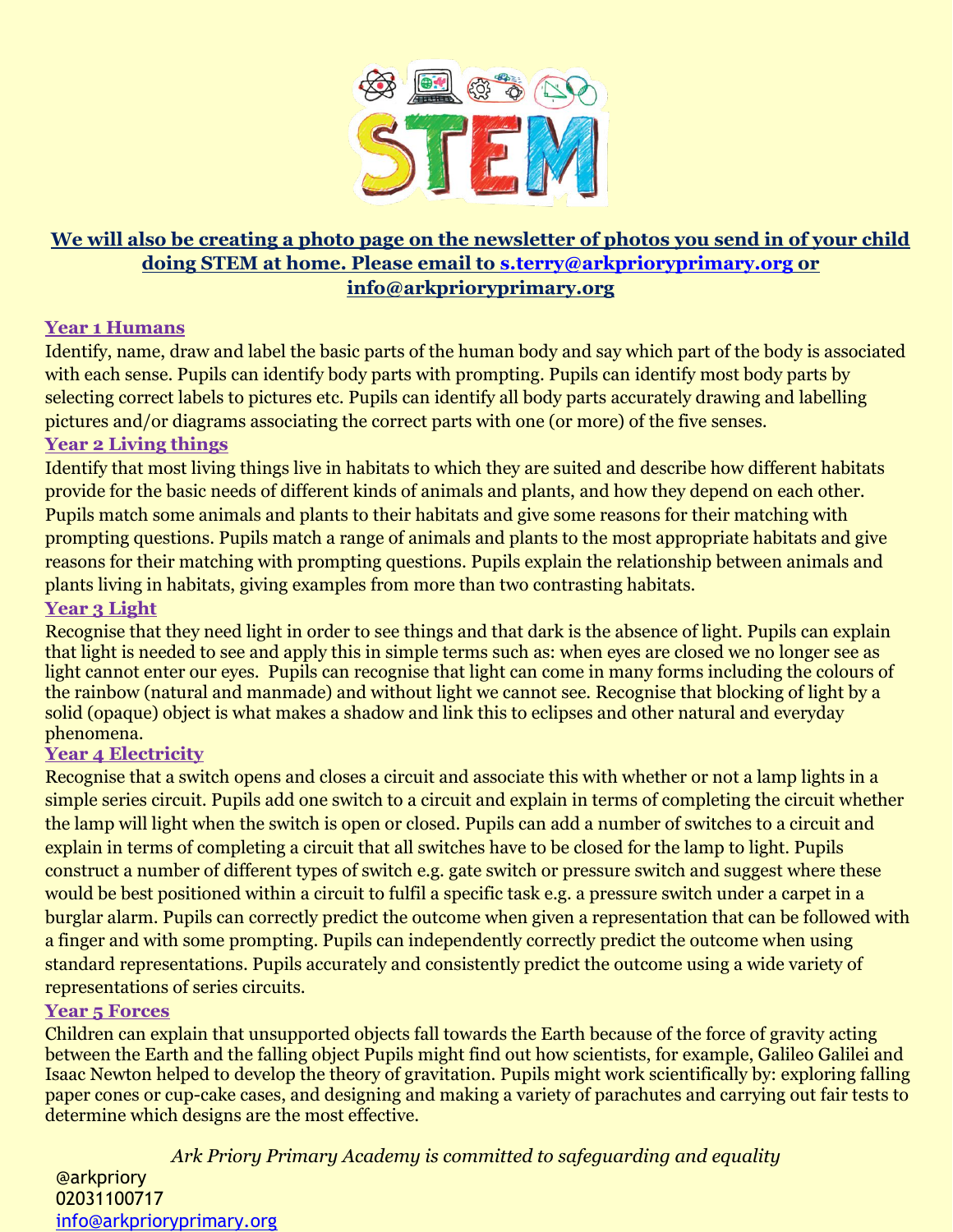# **APPAA Notices**

**Year 2 Bake Sale**: Well done to Year 2 parents and carers for an awesome bakesale on Friday, raising £230.76 for enrichments and activities for all our children!

This term we have had 4 bakesales and 1 uniform sale. Proceeds from these sales, as well as earnings from 'The Giving Machine' and commission from the Stickins label company sales have raised a total of £1513.27 - this goes towards enrichment and activities for all our children for the next school year.

**Christmas Fair Fundraising**: The fundraising total from the Christmas Fair was £6010! This goes towards our current fundraising initiative 'The Happiness Project'. We are pleased to advise that Miss Grasso has already chosen some items of playground equipment to buy with these funds and plans to redecorate the sensory room are already underway!

**The Wishing Tree**: Thanks to the generous parents and carers who this term have made donations to the value of £2030! Resources bought with these funds are already in the classrooms for all children to enjoy.

**Next APPAA meeting**: Thurs 10 Jan 2019 at 2.30pm at school. Miss Grasso will attend. Agenda will be issued in advance. All welcome.

**Giving Machine Update:** to encourage more users, APPAA ran a prize draw for our 'active' givers - those who have used 'The Giving Machine' to make a purchase in the last 30 days. We have had a great response with 3 new sign ups (now 108 users) and 136 donations generated in this period.

We are pleased to advise the winner of the Active Givers Draw is 'Zoe'. Please contact [appaacommittee@gmail.com](mailto:appaacommittee@gmail.com) to collect your prize - a £20 voucher from Oddono's Ice Cream store is waiting for you!

*Thank you to all the parents and carers who contributed so much to APPAA community and fundraising efforts in so many ways in 2018! We wish you a great Christmas and a Happy New Year!*